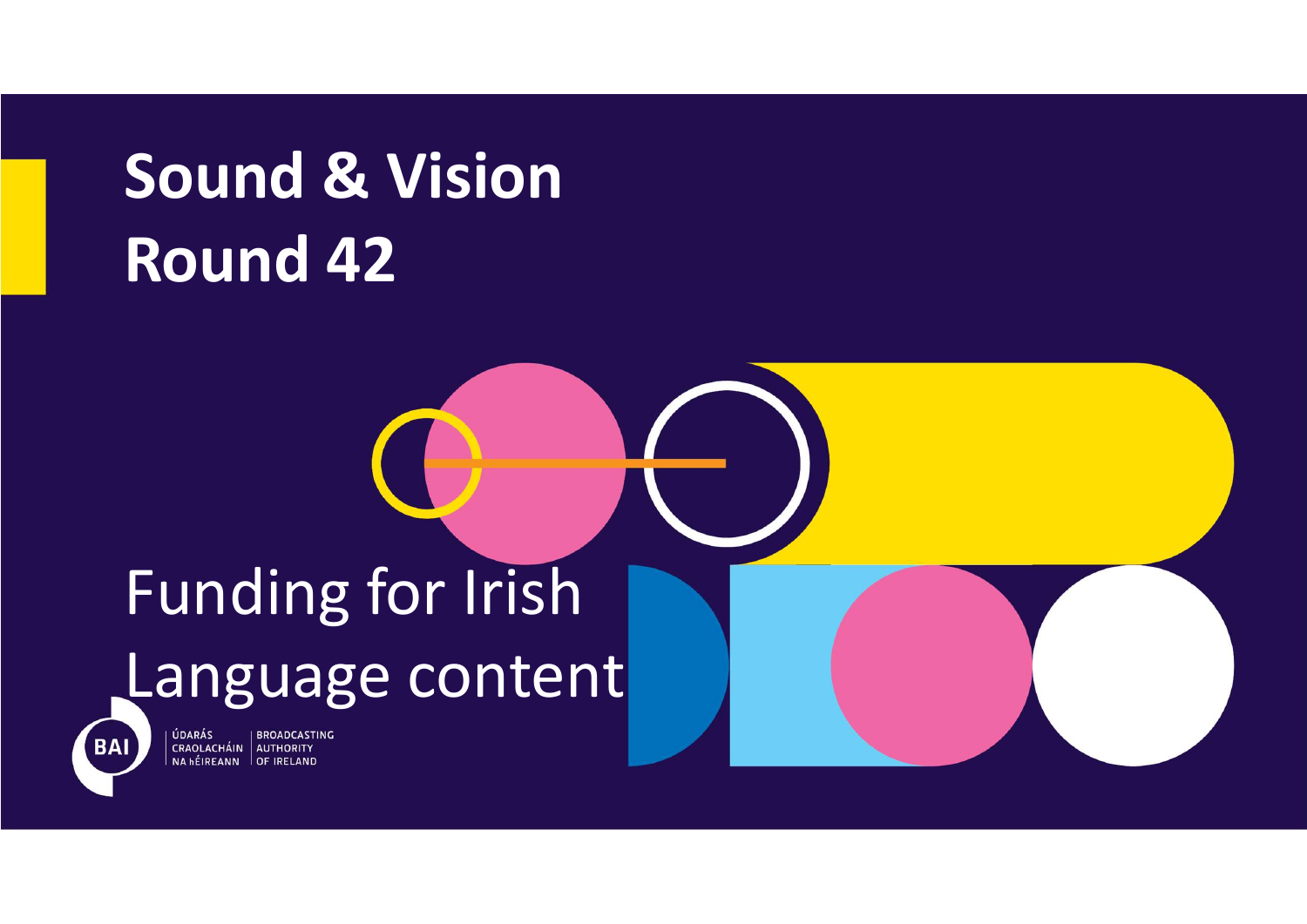# Round 42 summary:

 $\checkmark$  Round 42 was an open round (open to Radio & Television and commercial/Public Service Broadcasters and Community Stations) with a fund of €6.4m to award.

- Fractional And Alternative means of the Sound (open to Radio & Television and commercial/Public Service<br>
Broadcasters and Community Stations) with a fund of €6.4m to award.<br>
Funding for Irish language/Bilingual content in projects.
- **20-25% of the available funding for each round of Sound A2** vas an open round (open to Radio & Television and commercial/Public Service Broadcasters and Community Stations) with a fund of €6.4m to award.<br> **Funding for** • V Round 42 summary:<br>
• V Round 42 was an open round (open to Radio & Television and commercial/Public Service<br>
Broadcasters and Community Stations) with a fund of €6.4m to award.<br>
• 20-25% of the available funding for programme will be in Irish for it to qualify as a Bilingual project.



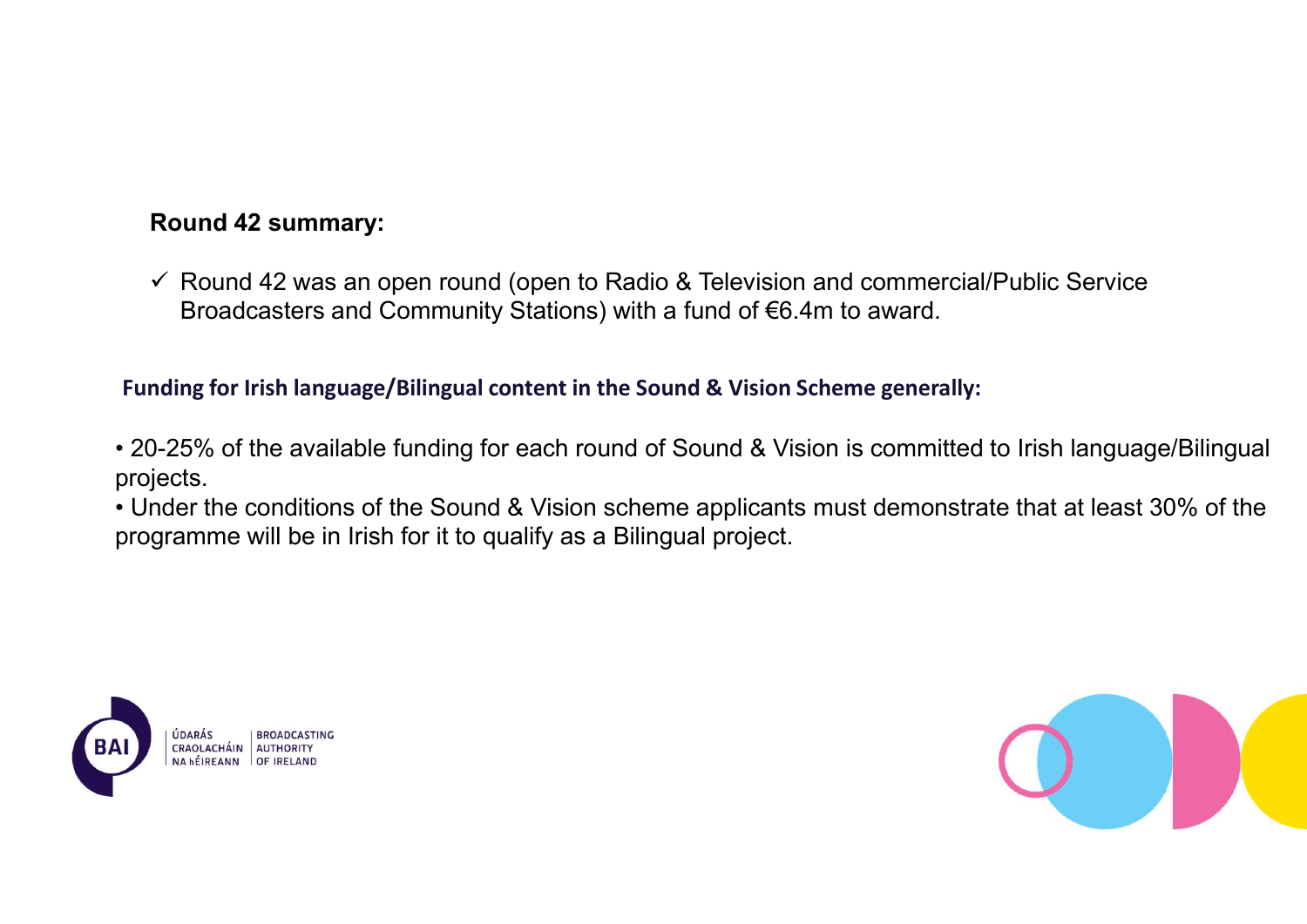- Funding for Irish language content in round 42<br>The BAI received 30 Irish language/Bilingual/Multilingual applications to the value of<br>€4.6.m in this round<br>€2.13m was awarded to 19 Irish language/Bilingual/Multilingual pro  $\checkmark$  The BAI received 30 Irish language/Bilingual/Multilingual applications to the value of  $€4.6$  m in this round
- Funding for Irish language content in round 42<br>  $\checkmark$  The BAI received 30 Irish language/Bilingual/Multilingual applications to the value of<br>  $\in$ 4.6.m in this round<br>  $\checkmark$  E2.13m was awarded to 19 Irish language/Bilingu This equates to approximately 34% of the total funding amount awarded for the round. (€6.4m)
	- $\checkmark$  The increase in high value requests for radio projects has been evident in recent rounds
		- $\checkmark$  11 Irish language/Bilingual television projects funded: total  $\in$ 1.96m
		- $\checkmark$  8 Irish language/Bilingual radio projects funded: total of  $\epsilon$ 171k
		- $\square$  Documentary (44%) was the most popular format recommended for funding, followed by
		- $\Box$  drama (27%)
		- $\Box$  entertainment (22%).
		- $\Box$  Contemporary society (47%) was the most popular genre.